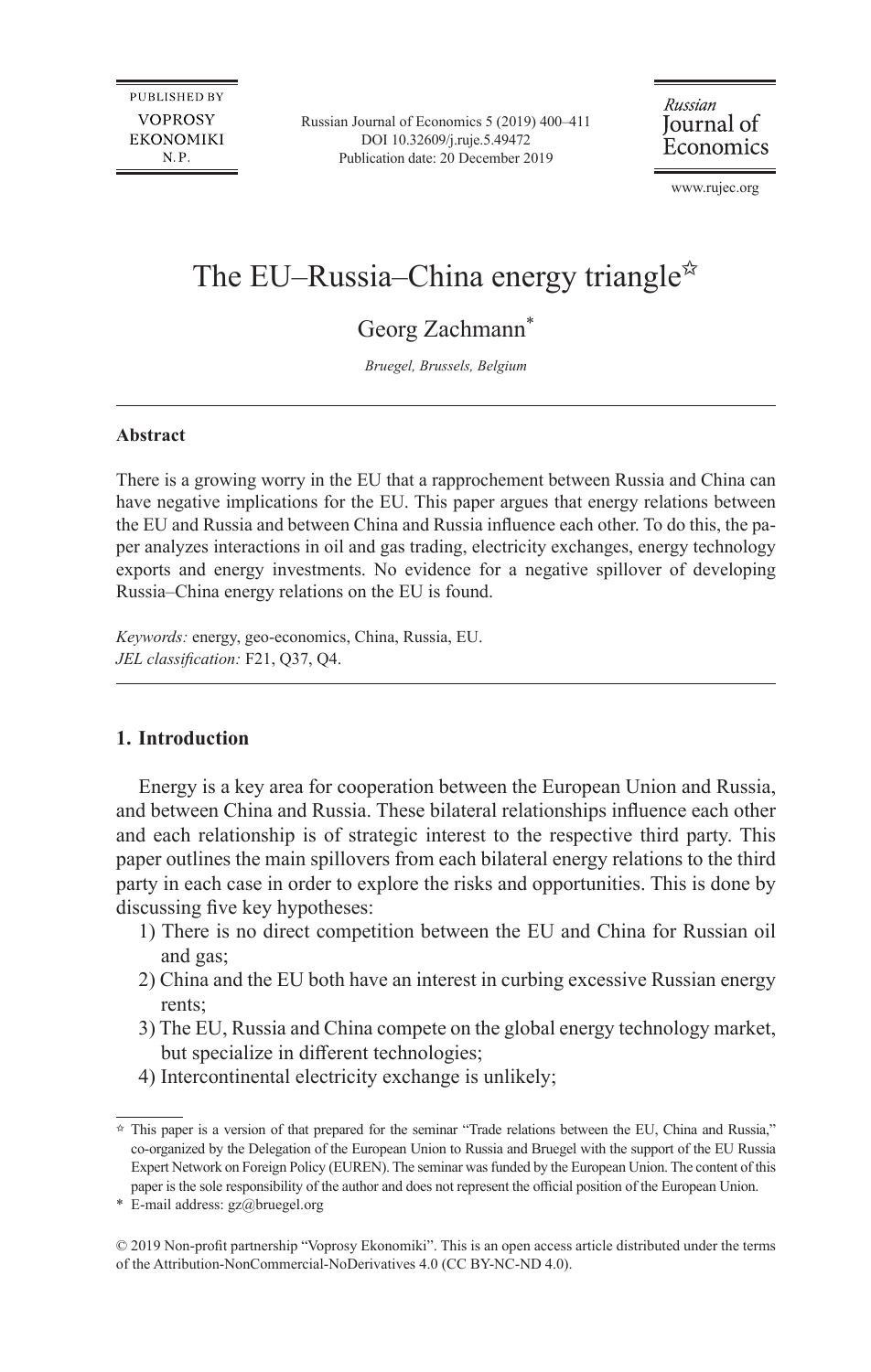5) Russia seems more worried about Chinese energy investments with strategic/ political goals, than EU investments.

## **2. There is no direct competition between the EU and China for Russian oil and gas**

Oil and gas exports continue to be the backbone of Russia's economy. In 2018 they accounted for 59 percent<sup>1</sup> of the total value of Russia's exports and represented 46 percent<sup>2</sup> of Russia's total federal revenue. On the other side, in 2018, 70 percent of Russian natural gas exports went to the EU, while 15 percent of Russian oil exports went to China.<sup>3</sup> For China and the EU, energy imports are not insignificant either. In 2018, 27.3 percent of the EU's total oil imports and 40.2 percent of its total gas imports came from Russia.<sup>4</sup> Meanwhile, Russian oil accounted for 15.4 percent<sup>5</sup> of China's total oil imports (Russia's share of China's total gas imports is only 1 percent) (Figs. 1–2).



**Fig. 1.** Russian gas exports to the EU, China and rest of the world (RoW) (bcm). *Sources:* Author's calculation based on data provided by BP (2009, 2019) and Bank of Russia.



**Fig. 2.** Russian oil exports to the EU, China and rest of the world (RoW) (millions of tonnes). *Sources:* Eurostat; Bank of Russia; OEC; BP (2018).

<sup>4</sup> Eurostat.

<sup>1</sup> World Bank WITS ([https://wits.worldbank.org/CountryProfile/en/Country/RUS/Year/2017/TradeFlow/Export/](https://wits.worldbank.org/CountryProfile/en/Country/RUS/Year/2017/TradeFlow/Export/Partner/WLD/Product/All-Groups) [Partner/WLD/Product/All-Groups\)](https://wits.worldbank.org/CountryProfile/en/Country/RUS/Year/2017/TradeFlow/Export/Partner/WLD/Product/All-Groups) and OEC (<https://oec.world/en/profile/country/rus/>).

<sup>&</sup>lt;sup>2</sup> Author's calculation based on data provided by the Ministry of Finance of the Russian Federation.

Author's calculation based on data provided by BP (2019).

<sup>5</sup> Author's calculation based on data provided by BP (2019).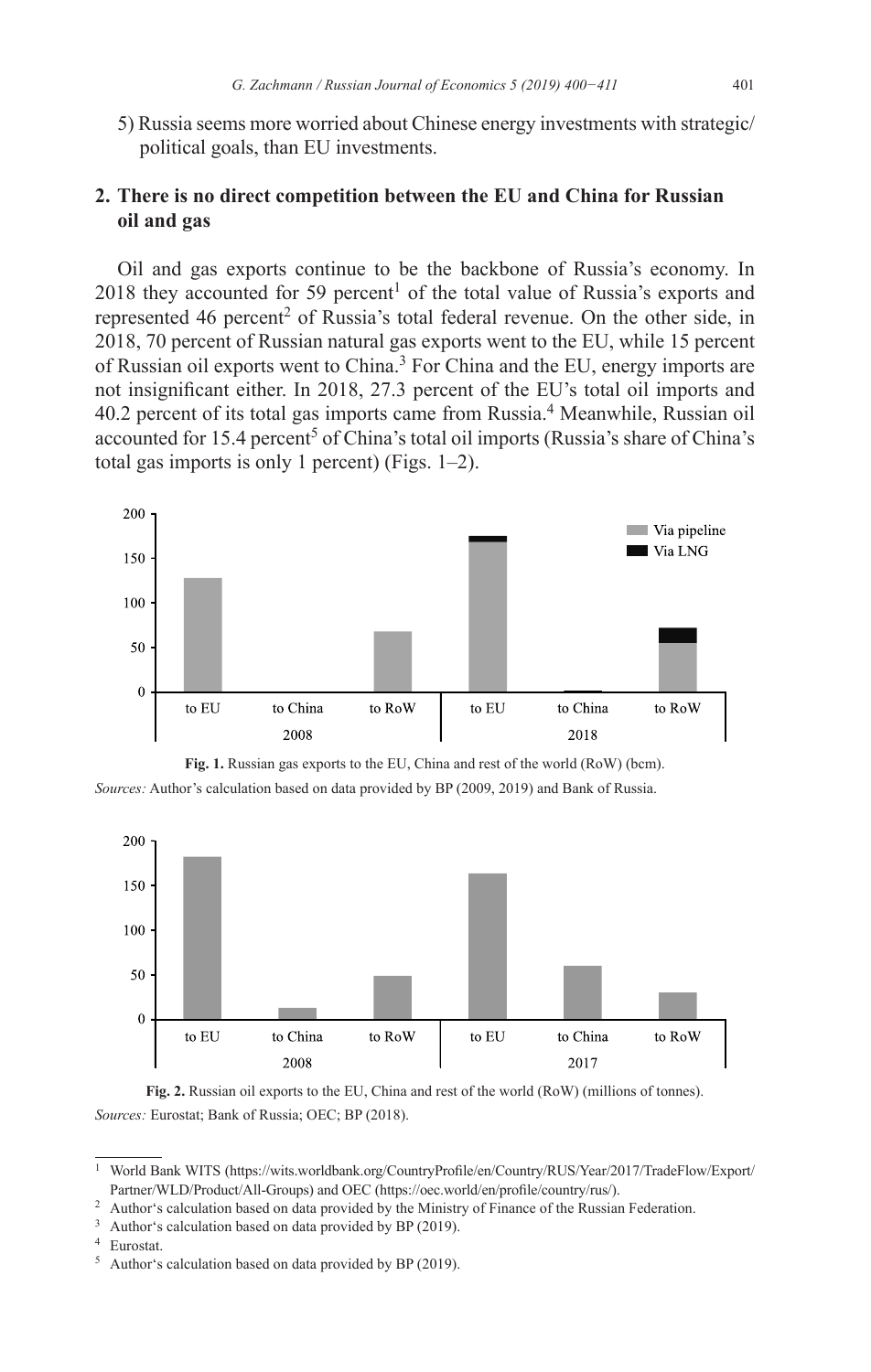There is a concern in the EU that greater energy cooperation between Russia and China could be detrimental to the EU's energy interests. For example, if Russia becomes less reliant on the EU as a destination for its energy exports, Russia might become more assertive in energy negotiations and also political negotiations.<sup>6</sup> And Russia's leadership has indeed highlighted at various occasions the increasing importance of China for the Russian energy sector.

But is such a shift realistic and would it be a problem for the EU?

Only about 10 percent of Russian oil exports go via direct pipelines to the EU and another 10 percent go via pipelines to China. In the oil market, it is already largely possible for Russia to ship all its oil to China via the sea route. But this would involve high transport costs, and refineries in China are not optimized for Russian oil grades. At the same time, the impact on the EU would be manageable because China would then have to import less oil from other countries—allowing the EU to buy elsewhere, though at higher transport costs and incurring some intra-European disruption (refineries in the east might become less competitive relative to refineries on the coast). This seems therefore to be a relatively symmetric lose-lose scenario without much strategic value for either side.

For gas, the story is more complicated. Russia's pipeline infrastructure is still largely directed to the EU—and this changes only slowly (Fig. 3). Of Russia's gas exports, 68 percent goes through pipelines to the EU<sup>7</sup>. Russia currently has no gas pipeline to China. And in terms of projects under construction, the Gazprom<sup>8</sup> projects to supply the EU (Nord Stream 2: 55 billion cubic metres (bcm) and Turkstream: 31 bcm<sup>9</sup>) have more capacity than the China-leaning projects (Power of Siberia:  $38 \text{ bem}^{10}$ ). Europe continues to be a much more attractive market for Russia with existing pipeline infrastructure (345 bcm per year—EIA, 2017), better developed resources<sup>11</sup> and higher prices.<sup>12</sup> Connecting the West Siberian fields to China would be very expensive and time consuming.<sup>13</sup> Consequently, it appears likely that the bulk of gas exports to China, if they increase, will not be drawn from fields in Western Siberia. Furthermore, China so far has not given gas-import projects from Russia any preferential treatment, but seems to have commercially exploited Russia's eagerness to diversify its export portfolio by pushing through a very low gas price.<sup>14</sup>

<sup>&</sup>lt;sup>6</sup> We cannot explore the logic of the observed and potential Russian gas and oil projects as they are often a complex combination of foreign-policy objectives (such as forging alliances); economic motives (such as linking new sources to new consumers) and internal distributional motives (such as providing rents for powerful stakeholders).

<sup>&</sup>lt;sup>7</sup> Author's calculation based on data provided by BP (2019).

<sup>8</sup> That has a state-monopoly on gas-exports via pipeline.

<sup>&</sup>lt;sup>9</sup> Additional branches of both projects are being discussed.

<sup>&</sup>lt;sup>10</sup> There are some more distant projects such as Power of Siberia II with 38 bcm.

<sup>&</sup>lt;sup>11</sup> Reserves in East Siberian fields, which would be closer to China, are estimated at 3,510 bcm, while gas reserves in West Siberian fields, which can be connected easily to existing pipeline systems to the EU, are 31,685 bcm.

<sup>&</sup>lt;sup>12</sup> China so far has not exploited Russia's political commitment to the pivot by seeking commercial concessions and negotiating a gas contract that would arguably allow the Power of Siberia-pipeline only to break-even at oil-prices above USD 100 (Galkina, 2016).

<sup>&</sup>lt;sup>13</sup> The discussed Altay pipeline would be 2,800 km long in Russia alone and the Power of Siberia pipeline that is planned to be commissioned in December 2019 will be 4,000 km long.

<sup>14</sup> <https://www.polygraph.info/a/gazprom-china-supply-natural-gas-deliver-fact-check/29549348.html>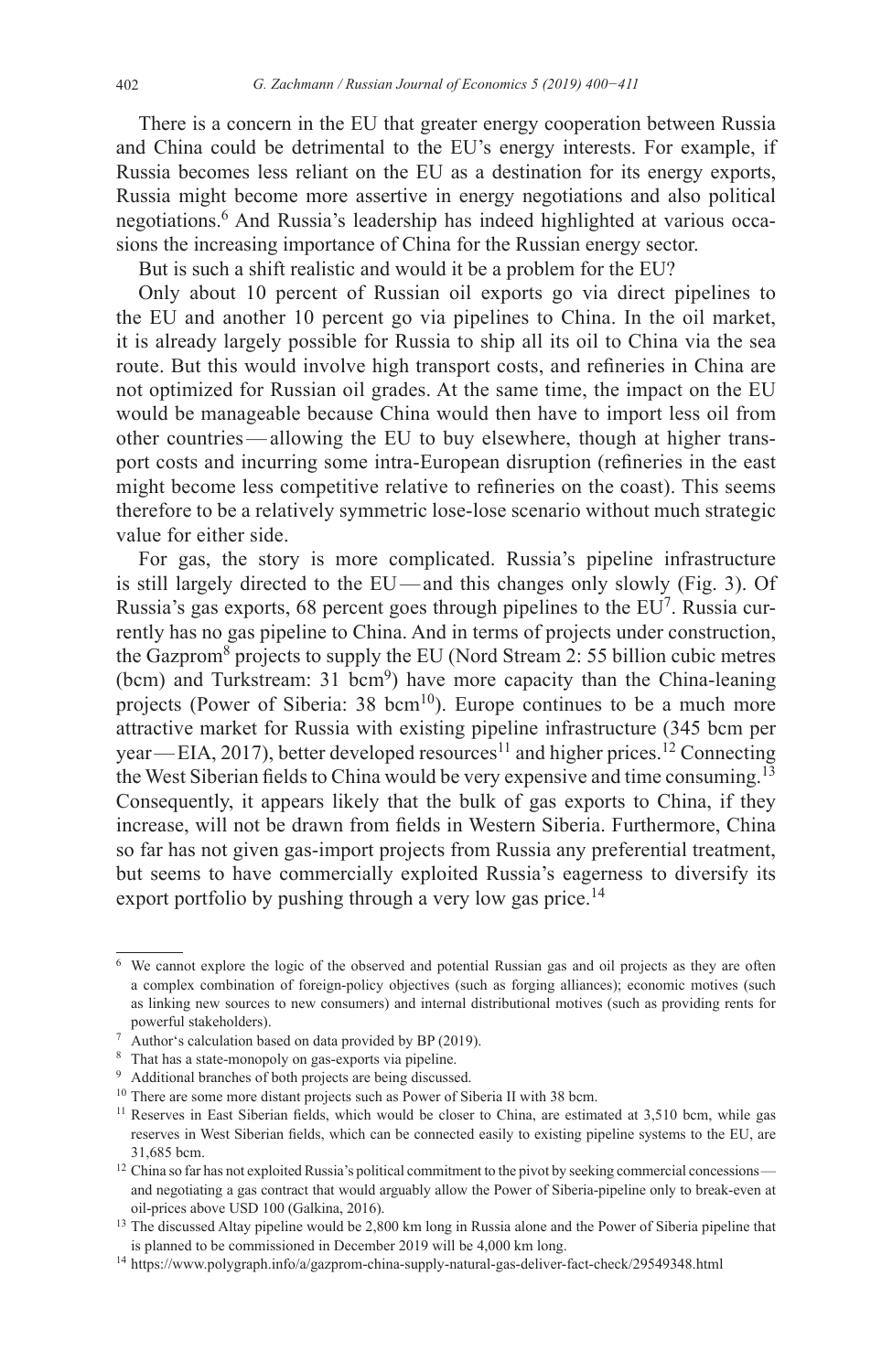

**Fig. 3.** Main gas reserves and cross-border pipeline systems in Eurasia.

It is expected that by 2040 China's gas import demand—which is currently at about a fifth of the EU's—will increase drastically despite significantly increasing domestic production.15 According to the IEA (2018) new policies scenario it will be more than half of the EU's gas import demand by 2040 (Fig. 4), while according to the BP (2019) scenario it would even surpass the import demand of the EU.16 In this context, it is actually more surprising that Russia continues to expand its currently underutilized gas pipelines to the EU at a faster pace than those to China.

As Russia in principle holds sufficient reserves to meet both China's and the EU's import demand for many decades there will be no competition for limited Russian reserves. Furthermore, the increasingly liquid market for shipments of liquefied natural gas (LNG) would counteract any future Russian strategy of depriving the EU market of gas and oversaturating the Chinese market.<sup>17</sup> As for oil, the result would be no shortage in the EU, but an expensive re-routing of international LNG-routes that would symmetrically hurt both Russia and the EU.

In sum, Russia has enough oil and gas reserves to supply both the mature European market and the developing Chinese market. Increasing oil and gas exports to China will not provide Russia with new strategic options in its energy relationship with the EU. By contrast, the EU needs to carefully assess how to manage the risks associated with an increasing share of Russian gas in its gas imports.<sup>18</sup>

<sup>&</sup>lt;sup>15</sup> It appears unlikely today that China will make itself dependent on Russian imports by meeting its growing import demand mainly from Russia.

<sup>&</sup>lt;sup>16</sup> Author's calculation based on data provided by BP (2019).

<sup>&</sup>lt;sup>17</sup> This would require a massive build-up of Russian-Chinese pipeline connections (in total about four times the length and four times the diameter of the €10 bn Nord Stream II project), which would be very expensive and time-consuming.

<sup>&</sup>lt;sup>18</sup> On the other hand, Russia also remains dependent on gas exports to Europe (which are expected to contribute more than USD 40 bn or 9 percent of export revenues in 2019) ([https://www.reuters.com/article/us-gazprom](https://www.reuters.com/article/us-gazprom-results/gazprom-braces-for-decline-in-european-gas-exports-prices-idUSKCN1VJ0MI)[results/gazprom-braces-for-decline-in-european-gas-exports-prices-idUSKCN1VJ0MI](https://www.reuters.com/article/us-gazprom-results/gazprom-braces-for-decline-in-european-gas-exports-prices-idUSKCN1VJ0MI)). Disruptions to these exports—for example due to a potential transit dispute with Ukraine—could imply substantial trouble for Gazprom, which has long-term supply obligations with European customers.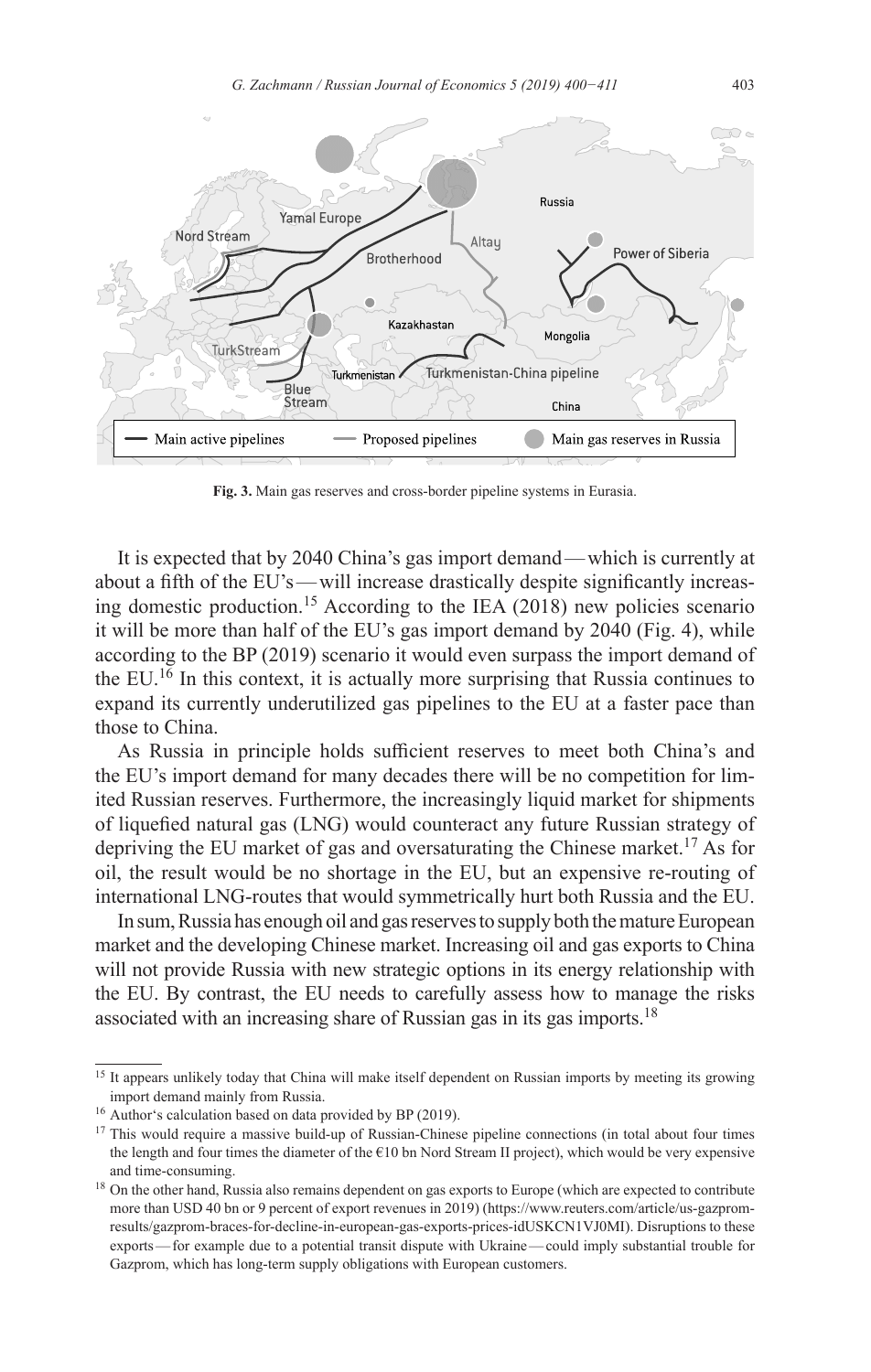

**Fig. 4.** Gas import demand in the EU and China (million tonnes of oil equivalent).

*Note:* EU production includes Norway. \* Estimated.

*Source:* Bruegel based on gas production and consumption in the new policies scenario by the IEA (2018).

# *2.1. Excursus: Competition for central Asian gas between EU, Russia and China*

Central Asia has significant gas reserves, in particular in Turkmenistan (19,000 bcm), Azerbaijan (2,100 bcm), Kazakhstan (1,000 bcm) and Uzbekistan  $(1,200 \text{ bcm})$ .<sup>19</sup> Russia, China and the EU are interested in tapping into these resources. In the past, Russia was the only country connected via pipeline to Central Asia. It used its exclusive access to manage the price and volume of exports from the region. China broke this monopoly by building the 55 bcm Central Asia-China gas pipeline to Turkmenistan in 2009. Currently Uzbekistan and Kazakhstan provide nearly 40 percent of China's total gas imports via the Central Asia-China gas pipeline. An additional pipeline from Turkmenistan to China ("Line D" bypassing Kazakhstan by going through Kyrgyzstan) was announced in 2013 (Lelyveld, 2019). But in 2019 Russian Gazprom—somewhat surprisingly—began buying gas from Turkmenistan, securing gas volumes that Turkmenistan could otherwise export to China.<sup>20</sup>

The EU has also been trying to gain access to the region's resources, while avoiding reliance on existing or planned Russian pipelines. The Transcaspian pipeline would bring Central Asian gas to Azerbaijan from where it could potentially flow to the EU (through the southern gas corridor). Russia has so far been able to block this project. One main stumbling block—the legal status of the Caspian Sea—was recently resolved, but Russia and Iran continue to indicate that they will not allow easily such a project to go ahead quickly.

It thus appears more likely that any collision of energy interests in Central Asia will involve Russia and China, rather than China and the EU (which infrastructure-wise will be largely kept out of the region<sup>21</sup>).

<sup>&</sup>lt;sup>19</sup> Author's calculations based on data provided by BP (2019).

<sup>&</sup>lt;sup>20</sup> We cannot say whether this is just a way for Gazprom to meet its supply obligations or a move to limit direct Central Asian exports to China.

 $21$  Unless there are some unlikely developments in Iran–EU relations.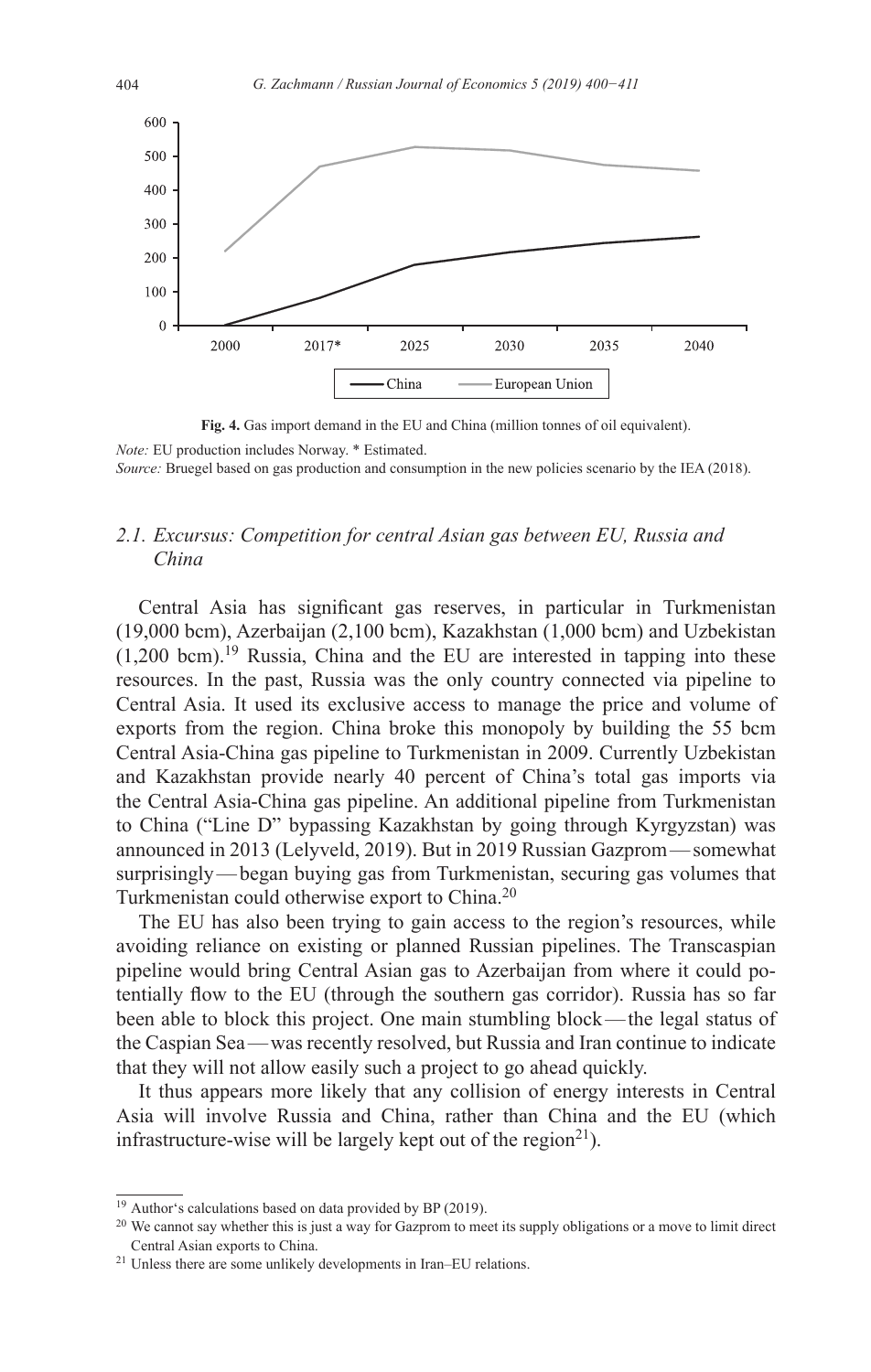## **3. China and the EU have an interest in curbing excessive Russian energy rents**

Russia is a dominant gas and oil supplier to the EU. In the gas market, Russia has exercised its market power in various ways to prevent competition and achieve higher prices. Measures include various interventions (export taxes, export monopoly, dominance of state-owned enterprises, control over foreign investments, preventing independent pipeline transit from Central Asia), specific infrastructure investments (in pipelines and storage) and pricing strategies (such as price discrimination between countries and predatory pricing).

In the oil market, Russia has played a major role in allowing the Organization of the Petroleum Exporting Countries (OPEC) to coordinate supply cuts to stabilize global oil prices since  $2016<sup>22</sup>$  The Russian government was, for example, able to convince companies to observe production limits.23

Such an approach implies higher oil and gas prices (compared to a properly competitive market) for both the EU and China, and thus a transfer of welfare from the importers to the exporters. The EU and China therefore have an interest in mitigating Russia's market power in the oil and gas markets.

If China and the EU could convince Russia to open its exploration and production sector to foreign companies and to allow them to export in a non-discriminatory way, energy costs for China and the EU could be substantially reduced. The welfare transfer out of Russia could be mitigated by non-discriminatory export taxes, while true competition on the production side could bring down production costs and completely remove the detrimental impact of inefficient state companies.

# **4. The EU, Russia and China compete on the global energy technology market, but specialize in different technologies**

The EU, Russia and China all export energy technology to one another and to the rest of the world (Fig. 5). *China* has been very successful in exporting coal-fired power plants. Since 2010, it has invested USD 45.5 billion in the coal sector and USD 3.8 billion<sup>24</sup> in the solar sector abroad. The photovoltaic (PV) panel industry also plays an important role for China: in 2018, the total value of PV products exported was USD 16.1 billion.<sup>25</sup> This success has been accompanied by foreign complaints about unfair trade practices—and has even led the EU to implement temporary protective measures on photovoltaic panels.<sup>26</sup>

<sup>22</sup> [https://www.opec.org/opec\\_web/en/press\\_room/3944.htm](https://www.opec.org/opec_web/en/press_room/3944.htm)

<sup>23</sup> [https://www.reuters.com/article/us-oil-opec-russia/russian-oil-output-down-in-february-misses-global-deal](https://www.reuters.com/article/us-oil-opec-russia/russian-oil-output-down-in-february-misses-global-deal-target-idUSKCN1QJ04T)[target-idUSKCN1QJ04T](https://www.reuters.com/article/us-oil-opec-russia/russian-oil-output-down-in-february-misses-global-deal-target-idUSKCN1QJ04T)

<sup>24</sup> Boston University Database, <https://www.bu.edu/cgef/#/all/EnergySource/Coal>

<sup>25</sup> [https://www.renewableenergyworld.com/articles/2019/02/chinese-solar-manufacturers-increased](https://www.renewableenergyworld.com/articles/2019/02/chinese-solar-manufacturers-increased-production-export-in-2018-while-domestic-installations-fell.html#gref)[production-export-in-2018-while-domestic-installations-fell.html#gref](https://www.renewableenergyworld.com/articles/2019/02/chinese-solar-manufacturers-increased-production-export-in-2018-while-domestic-installations-fell.html#gref)

<sup>&</sup>lt;sup>26</sup> The EU imposed anti-dumping tariffs on Chinese solar panels in 2013 ([https://www.theguardian.com/](https://www.theguardian.com/business/2013/jun/04/eu-tarriffs-dumping-china-solar-panels) [business/2013/jun/04/eu-tarriffs-dumping-china-solar-panels\)](https://www.theguardian.com/business/2013/jun/04/eu-tarriffs-dumping-china-solar-panels). However, tariffs were lifted in 2018 ([http://](http://trade.ec.europa.eu/doclib/press/index.cfm?id=1904) [trade.ec.europa.eu/doclib/press/index.cfm?id=1904](http://trade.ec.europa.eu/doclib/press/index.cfm?id=1904)).As a result, in the first half of 2019, China's photovoltaic exports increased to USD 9 billion ([https://www.pv-magazine.com/2019/07/26/chinese-solar-production](https://www.pv-magazine.com/2019/07/26/chinese-solar-production-figures-continue-to-ramp-up/)[figures-continue-to-ramp-up/](https://www.pv-magazine.com/2019/07/26/chinese-solar-production-figures-continue-to-ramp-up/)).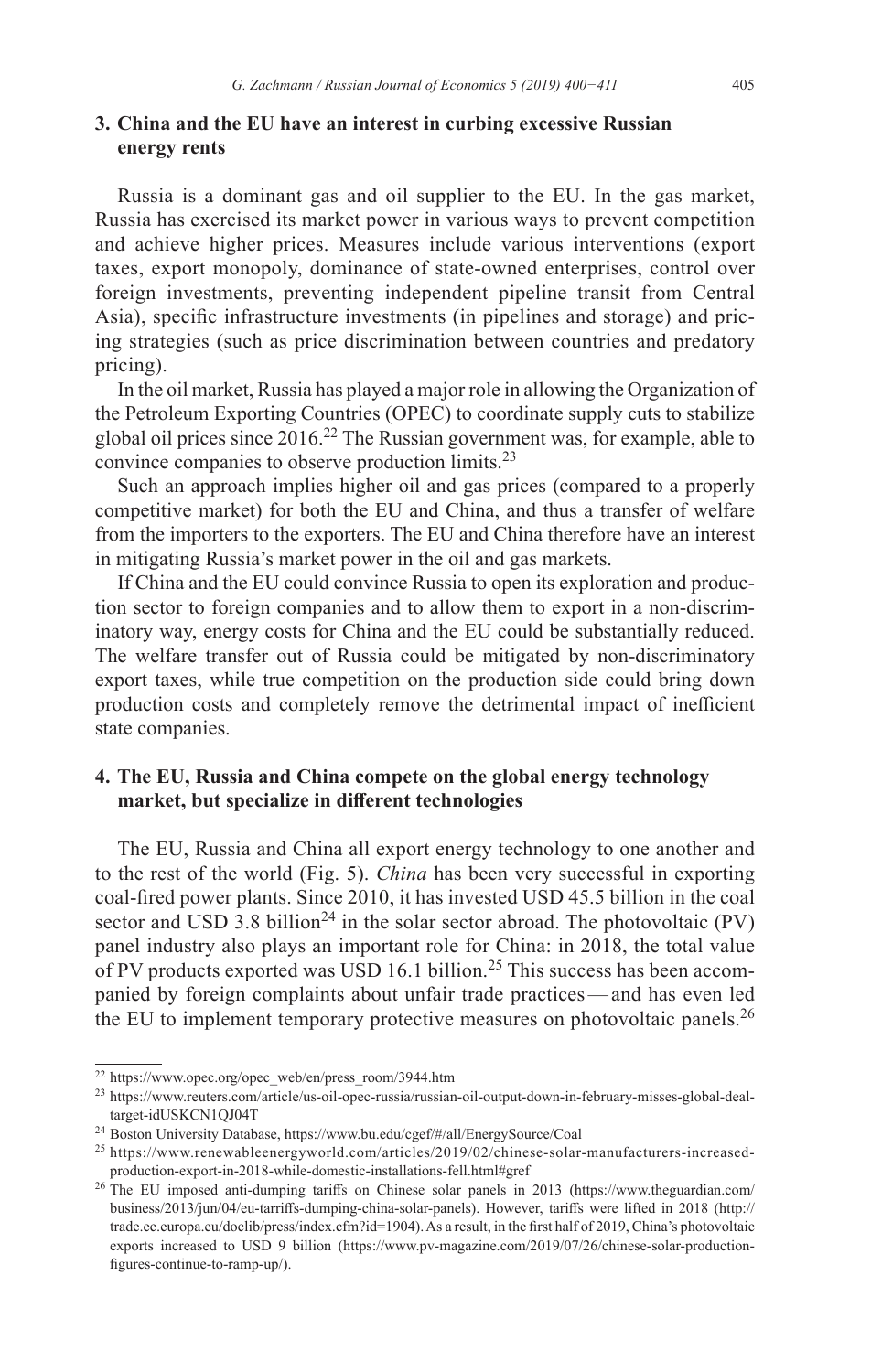



*Note:* Aggregation performed by Harmonized System Code. Solar PV Panels (854140); wind technology (850231, 730820); nuclear technology (840110, 840120, 840140); fossil-fuel technology (841990, 841181, 841199, 841182, 841950, 840420). *Source:* UN Comtrade.

So far, China's wind and nuclear industries remain focused on its growing domestic market.<sup>27</sup>

*Russia*remainsoneofthe bigplayersinthe exportofnuclearpowerplants.Russia has even secured important projects in the EU (Hungary) and China.<sup>28</sup> Russian nuclear technologies abroad at time of writing include nine operating power plants in Ukraine (2), Iran (1), China (4) and India (2). A further seven are under construction and 11 have been contracted (World Nuclear Association, 2019). In other energy technologies Russia remains largely limited to post-Soviet markets.

*EU* energy technology exports are very diversified. Wind and gas turbines, network infrastructure and energy management systems are some of the EU's strengths. But the EU has become less competitive in global markets for coal, nuclear and photovoltaic plants.

Consequently, the competition between Russia, China and the EU on the global market for electricity supply technologies is less a competition over where a certain type of technology (e.g., PV panels) comes from (typically China), but rather over what technology is installed (for example, a Russian nuclear reactor or a European wind park).

### **5. Intercontinental electricity exchange is unlikely**

Russia in 2018 exported about 4 terawatt hours (TWh) to the Baltic countries, 8 TWh to Finland and 3 TWh to China.<sup>29</sup> Together, these exports only represented a little over 1 percent of Russian electricity production  $(1100 \text{ TWh})^{30}$ 

<sup>&</sup>lt;sup>27</sup> "China is the world's largest wind power market in both new and cumulative installations. In 2018, the country installed 20.2 GW of onshore wind energy and 1.6 GW of offshore wind farm, representing 44% and 37% of global market share respectively" ([https://www.evwind.es/2019/08/14/china-is-the-worlds-largest-wind-power](https://www.evwind.es/2019/08/14/china-is-the-worlds-largest-wind-power-market/68449)[market/68449\)](https://www.evwind.es/2019/08/14/china-is-the-worlds-largest-wind-power-market/68449) and in 2018 seven nuclear power units (8.8 GW) were installed—out of total nine units globally.

<sup>28</sup> <http://www.globalconstructionreview.com/news/russian-reactors-china-rosatom-signs-deal-deliver-/>

<sup>29</sup> These are net exports. See [https://so-ups.ru/fileadmin/files/company/reports/disclosure/2019/ups\\_rep2018.pdf](https://so-ups.ru/fileadmin/files/company/reports/disclosure/2019/ups_rep2018.pdf) <sup>30</sup> Currently, electric power is transmitted from Russia to China through three AC lines (two 220 and one 110 kV lines) and one DC line (500 kV).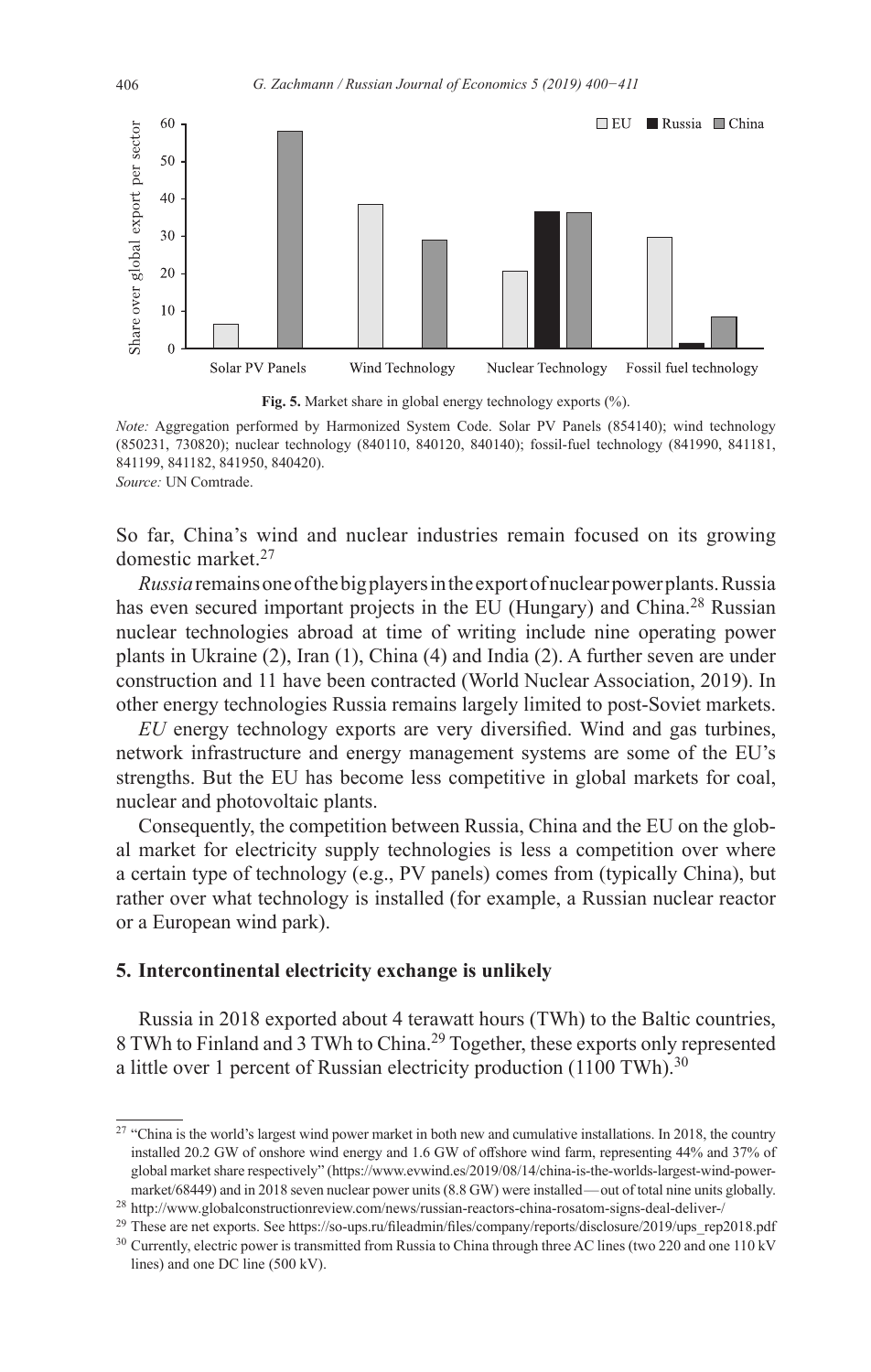One exciting prospect for China-Russia-EU collaboration would be the opportunity to transmit electricity from one end of the Eurasian landmass to the other. With high shares of renewables it would in principle be very attractive if wind-power from the Atlantic and Pacific coasts, solar power from Central Asia and hydropower from Siberia could be pooled together to ensure more stable electricity supply.

The Russian power grid already integrates 10 time zones and is interlinked with 15 countries (forming the Integrated Power System) (IRENA 2017). Interconnecting this huge grid in synchronous<sup>31</sup> or asynchronous<sup>32</sup> mode with the EU continental power system (Entso-E) has been discussed and studied in the past (UCTE, 2008). But currently it seems more likely that EU countries (the Baltic States) and non-EU countries (Ukraine, Moldova) that are still linked to the Integrated Power System will disconnect to join the European power system typically referred to as Entso-E. In the east, high-voltage direct current connections (i.e. without synchronization) between China and its northern neighbors are under discussion.33

The Russian network would need to be substantially strengthened to carry significant intercontinental flows. Currently, for example, electricity flows between the European Russia & Urals and the Siberia price zones within Russia are constrained, leading to persistent price differences between the two zones. And east-west transmission bottlenecks in some parts of Asian Russia only allow electricity equivalent to the generation from a single coal-fired power plant to be transmitted in one direction or the other (see Pipkin, 2016). Consequently, even strong interconnectors between Russia and China together with a full synchronization of Russia and the EU, would not imply significant intercontinental electricity exchanges unless intra-Russian transmission is substantially strengthened.

An alternative that has been discussed in the EU (e.g., Ardelean and Minnebo, 2017) and China (e.g.,  $GELDCO<sup>34</sup>$ ) is a dedicated intercontinental supergrid. Instead of coupling existing alternating current transmission systems, a new dedicated direct current system would be constructed. The Ardelean and Minnebo (2017) proposal foresees a 4–10 gigawatt connection over a distance of 5,600 km, costing some  $E15$  billion. This would imply that such a line would only be commercially viable either if capital costs are very low or the price differentials between the EU and China would be high in most hours.<sup>35</sup> Current price pointers for China (which only feature regional experimental markets such as Guangdong) and the EU (where we use

<sup>31</sup> Synchronization implies that two alternating current transmission systems are run as one system with the same frequency at each point of the system.

<sup>&</sup>lt;sup>32</sup> Asynchronous connection of two alternating current transmission systems is established by converting the alternating current of one system into direct current and then converting this direct current again into alternating current with the frequency of the other system.<br>33 "One such initiative is the Northeast Asia Power Grid Interconnection (NEAG) which aims at linking the north-

eastern Asian countries by a high voltage power grid. The planned network consists of 12 EHV/UHV DC interconnectionssized at 800 kV and 8-10 GW with distances of 200–2300 km" (Ardelean and Minnebo, 2017, p. 6).

<sup>&</sup>lt;sup>34</sup> Global Energy Interconnection Development and Cooperation Organization.

<sup>&</sup>lt;sup>35</sup> At 5 GW, 5 percent interest rate and 10 percent losses and 100 percent utilization, absolute price differentials must average  $\epsilon$ 20/MWh to pay only for the capital cost.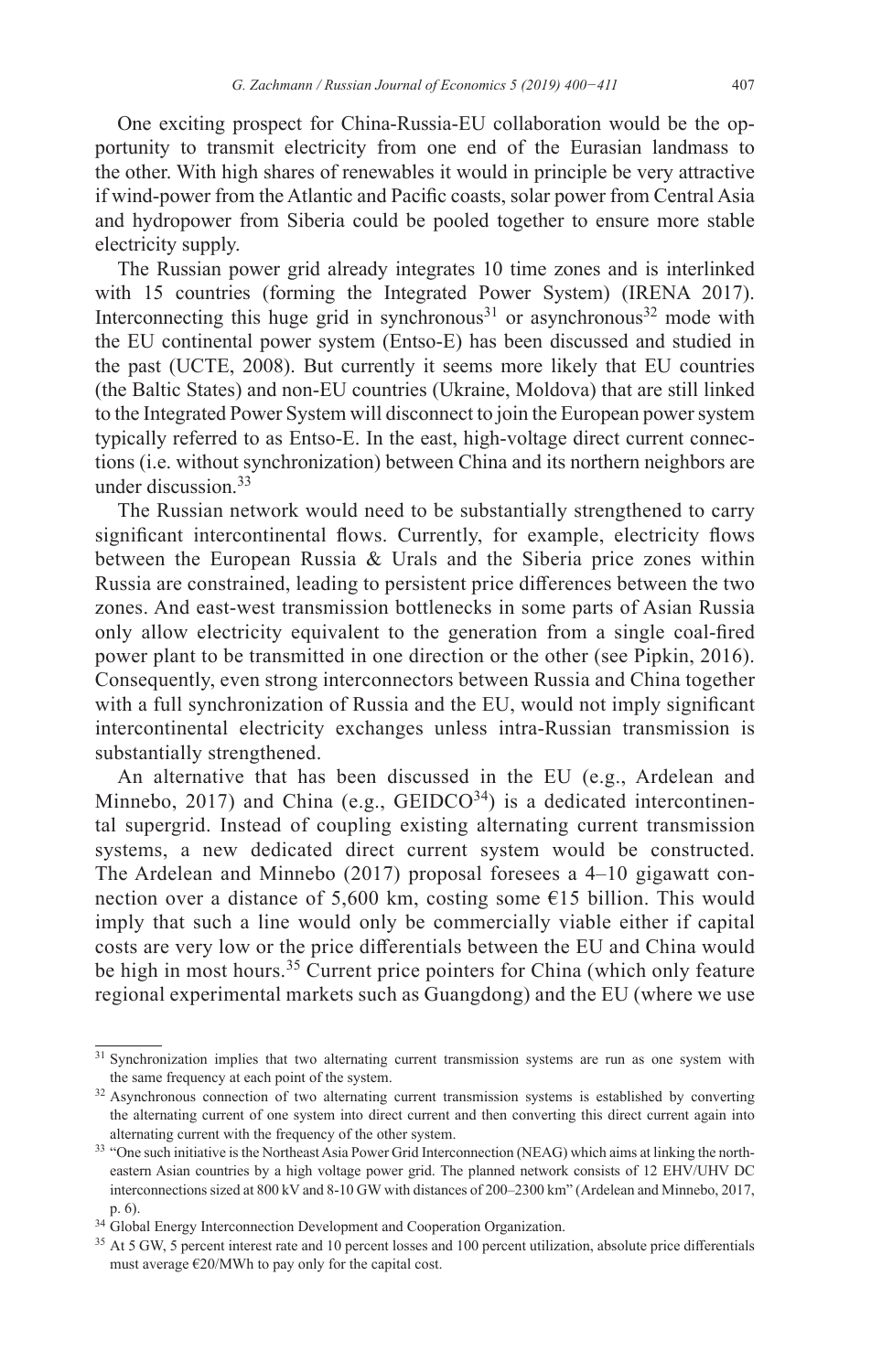

**Fig. 6.** Comparing hourly electricity prices for the same moment in EU and China.

*Source:* Author's calculation based on data provided by The Sino-German Energy Partnership and EEX Group.

the German wholesale electricity price (EEX) that is also relevant for most of Germany's neighbours) indicate that price differentials at the same moment can be quite small (Fig. 6). Consequently, on a commercial basis, a dedicated intercontinental electricity system seems rather unlikely, unless the cost of these systems drops dramatically, or high and persistent price differentials emerge.

Therefore, in terms of electricity-system development, increased continental integration between Western Russia and the EU and Eastern Russia and China seems the most cost-efficient, while intercontinental electricity exchanges are likely to remain limited.

## **6. Russia seems more worried about Chinese energy investments with strategic/political goals, than about EU investments**

EU-based companies are important players in the Russian energy sector. Uniper (11,235 MW), Enel (9,429 MW) and Fortum (4,794 MW) are among the largest electricity producers in Russia; BP owns a 19.75 percent share of the world's largest oil producer Rosneft, and many major EU oil and gas players (including Shell, Eni, Total and Wintershall DEA) are engaged in exploration and production joint ventures in Russia. EU energy technology companies including ABB, Siemens and Schneider Electric make and sell energy technology in Russia.

Involvement of EU companies in Russia seems, however, carefully guided by the Russian side. Participation in oil and gas production projects appears to be contingent on joint ventures with Russian companies (with strong connections to the state). Activity in the electricity sector is—as in all countries—largely driven by the regulatory framework. For EU companies that play by these rules, activity appears in general to be very profitable. It has been argued that Western money was a helpful disciplining device contributing to the modernization of Russian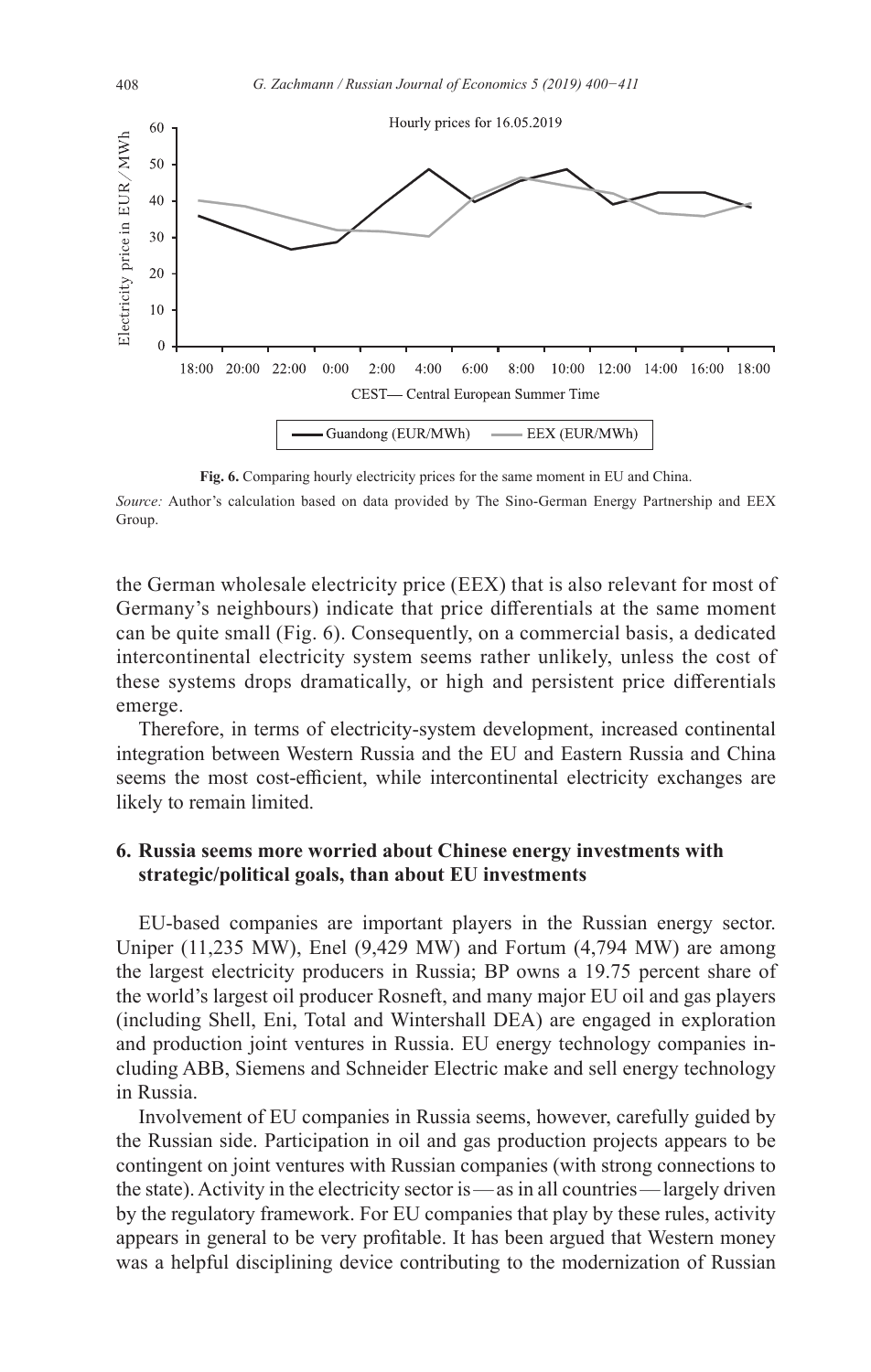economic policy, and that the decline of investment from the West was followed by a deterioration of the business climate.<sup>36</sup>

Chinese investments in Russia focus on the mineral extraction sector  $37$  and lag foreign trade flows.38 Chinese investment is dominated by a few big transactions in oil and gas exploration, the single largest example being the liquefied natural gas export projects implemented by Chinese companies jointly with Novatek.<sup>39</sup> Moreover, some other major FDI-projects that were announced have so far not materialized. Chinese investment in Russia appears much more politicized than European investments, with state-owned Chinese companies investing in heavily government regulated sectors in Russia.

Therefore, reviving the old idea that Europe could offer Russia a partnership for modernization<sup>40</sup> while China would make Russia into an ancillary supplier of raw materials will likely attract the interest of the Russian economic elite. It seems, for example, plausible to us that investments by private European companies in the Russian energy sector will have more positive spill-overs (in terms of know-how and general business climate) than investments by Chinese state-owned enterprises. Moreover, the future of hydrocarbons becomes more and more uncertain. Hence, Russia would be well advised to shift investments towards new sectors such as hydrogen production or renewables.

#### **7. Conclusion**

In the interconnected energy world, unilateral actions and bilateral relationships have an impact on third parties. Which bilateral partnerships are mutually beneficial therefore depends on the concrete subject matter. EU–Russia energy collaboration remains dominated by Russian *gas and oil* exports to the EU. The emergence of China will not dramatically alter this picture. Russia's reliance on oil and gas exports to the EU and China continues to increase. However, given Russia's huge resources, the globalising energy market and the secular trend away from fossil fuels, there is little competition between the EU and China for Russian resources. This implies that the Russian pivot to Asia in terms of energy exports is likely to continue but with limited negative consequences for the EU. However, both the EU and China have an interest in reducing Russian pricing power over oil and gas. As hydrocarbon markets are essentially global, the EU and China are on the same side.

<sup>&</sup>lt;sup>36</sup> "Western money is not doing the talking in Moscow these days, so it seems, paradoxically, that by imposing sanctions on Russia the U.S. and its allies may have whittled away an instrument of leverage they once had" (Trickett, 2019).

<sup>&</sup>lt;sup>37</sup> "Mineral resource sectors comprise about 68% of the total implemented FDI from China into Russia" (Analytical Credit Rating Agency, 2017).

<sup>38</sup> Financial flows between Russia and China lag significantly behind foreign trade flows: in 2015–2016, the share of China in the Russian foreign trade turnover was 10.1 percent, while the share of direct investments was as low as 5.4 percent.

<sup>&</sup>lt;sup>39</sup> "[T]he only significant multi-billion dollar projects in which major Chinese firms take part have been Novatek's Yamal and Arctic LNG projects. (These investments, as noted above, are registered through offshore vehicles, so China does not appear in official statistics as their point of origin.) China's turn away from the acquisition of shares in oil giant Rosneft has likewise signalled concerns about getting too close to state-owned firms in Russia" (Trickett, 2019).

<sup>40</sup> [https://europa.eu/rapid/press-release\\_IP-10-649\\_en.htm](https://europa.eu/rapid/press-release_IP-10-649_en.htm)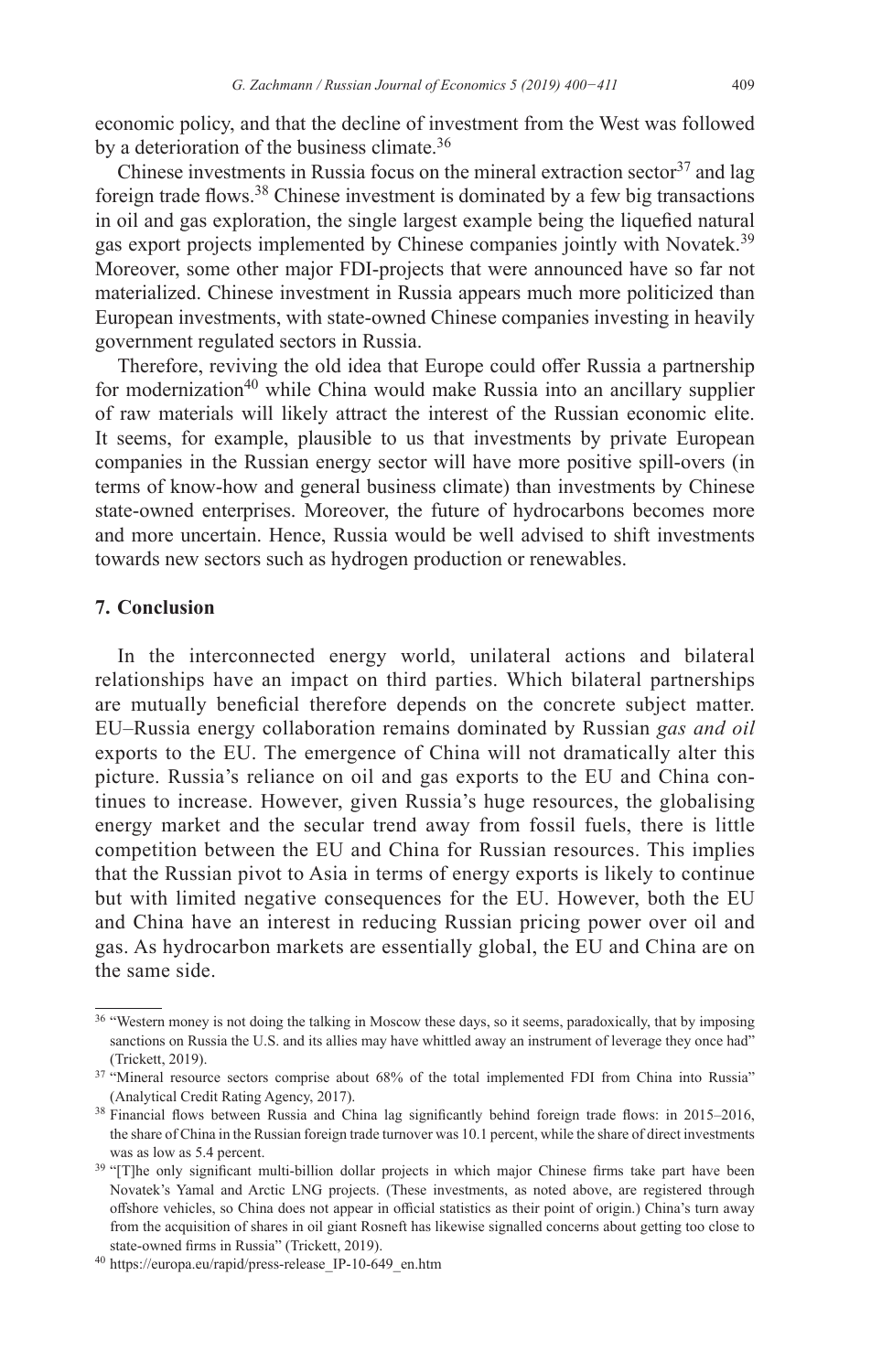We see fewer economic opportunities currently in connecting the *power systems*. For this to happen, substantial technical and political challenges would have to be overcome, and the benefits remain limited because the individual systems are already today quite large and diversified.

We see strong competition between Russia, China and the EU on the *global energy technology market*. Currently, this competition is less about which of the three delivers a certain type of equipment (e.g., a coal plant), but whether one technology that Europe is good at, or another that China is good at, is being deployed.

There is *competition between the EU and China for the Russian energy market*. China has so far remained relatively restrained and has mainly focused on upstream oil and gas projects. There is a risk for Russia that isolated investments by Chinese state-owned companies will reinforce the trend of Russia becoming a mere resource provider. By contrast, investments by European companies have probably led to much more positive spillovers in terms of know-how transfer, anchoring reforms that improve the business climate and diversify the economy. But some of those benefits have been lost with the rollback in Russia in recent years of the more liberal market environment in which European companies could operate competitively.

Finally we hope, that our five hypotheses:

- 1) There is no direct competition between EU and China for Russian oil and gas;
- 2) China and the EU have an interest in curbing excessive Russian energy rents;
- 3) The EU, Russia and China compete on the global energy technology market, but specialize in different technologies;
- 4) Intercontinental electricity exchange is unlikely;
- 5) Russia seems more worried about Chinese energy investment with strategic/ political goals, than about EU investment;

can be a useful basis for discussion.

Economic relations are already difficult as the EU, Russia and China follow quite different economic, legal and regulatory models—but politically motivated economic sanctions between the EU and Russia, concerns over Russian use of financial and energy resources for political purposes and concerns over politically motivated investments by Chinese companies in strategic sectors in the EU and Russia further amplify the differences.

Hence economic policy tools such as trade and investment agreements or regulatory harmonization find their limits in the larger political landscapes—that are not to be discussed in this paper. Within these political framework conditions, we see no reason for the EU to relinquish a self-interested energy policy focused on pushing hydrocarbon import prices lower, exporting EU energy technology and conducting profitable investments. Due to the quickly shifting and very uncertain future demand and supply in the energy sector, this will be largely based on transactional basis than long-term strategic alliances.

#### **Acknowledgements**

Research assistance by Francesco Castorina is gratefully acknowledged.